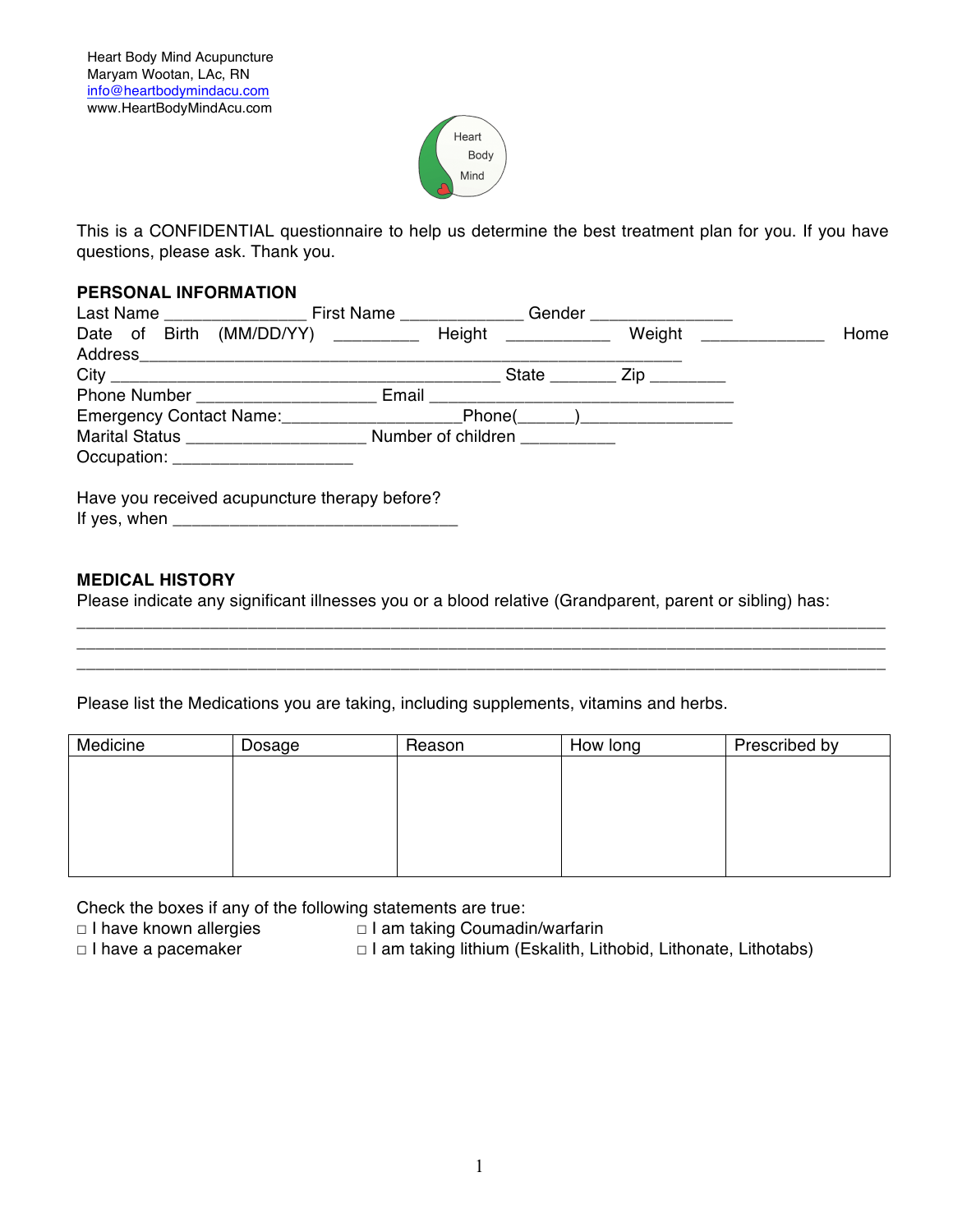What are the main health problems for which you are seeking treatment?

What other forms of treatment have you sought?

List any other health problems you now have.

List any allergies or food/environmental sensitivities that you have.

List any accidents, surgeries, or hospitalizations (include date).

Lab results (please provide us with a copy).

How do you FEEL about the following areas of your life? Please check the appropriate boxes and indicate any problems you may be experiencing.

|                      | Great | Good | Fair | Poor | Comment |
|----------------------|-------|------|------|------|---------|
| Significant<br>Other |       |      |      |      |         |
|                      |       |      |      |      |         |
| Family               |       |      |      |      |         |
| Diet                 |       |      |      |      |         |
| Sex                  |       |      |      |      |         |
| Self                 |       |      |      |      |         |
| <b>Work</b>          |       |      |      |      |         |
| Exercise             |       |      |      |      |         |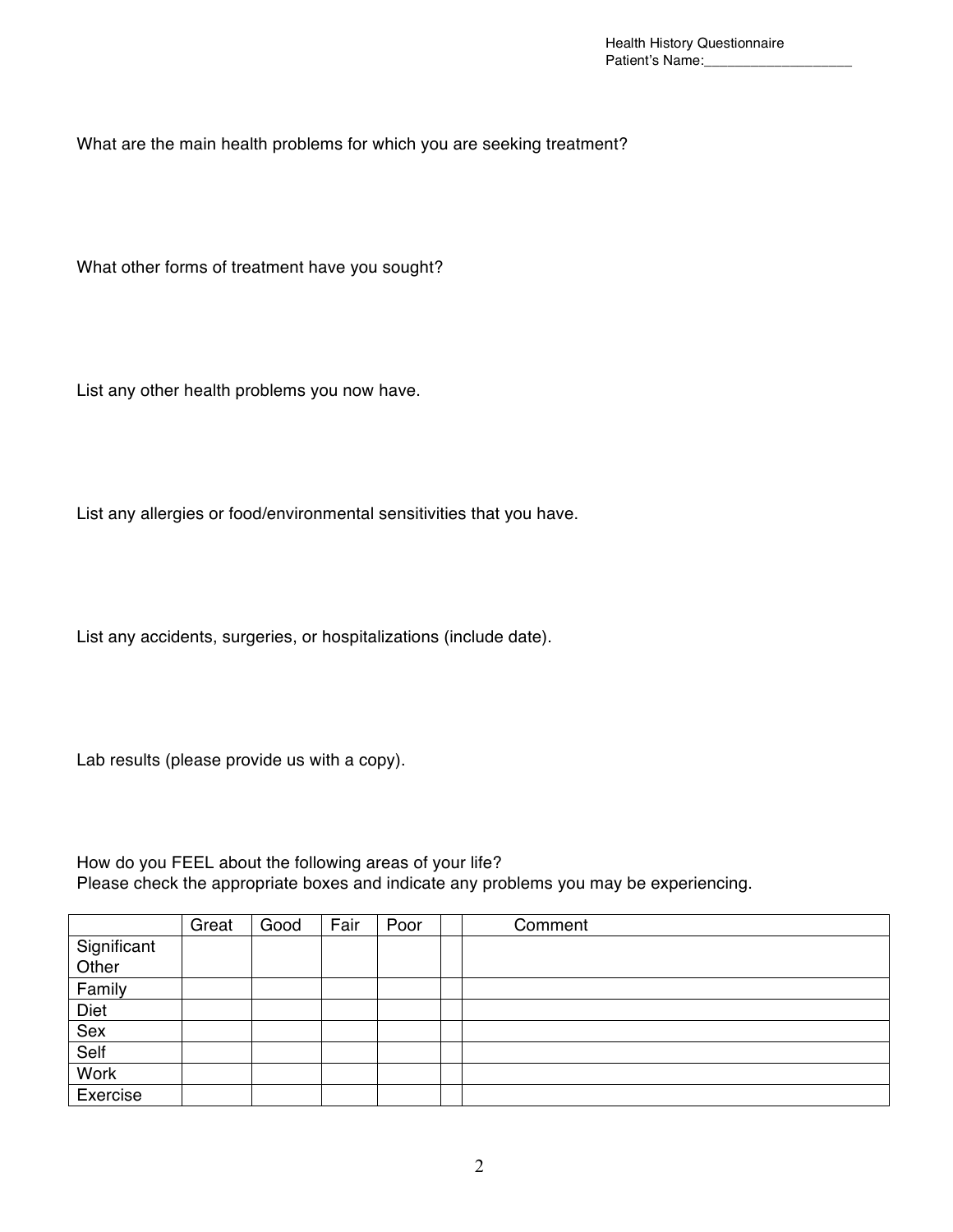### **MARK AREAS OF CONCERN:**



#### **SURVEY OF SYMPTOMS**

Please indicate which of the following conditions or symptoms you have experienced within the last 6 months.

### **SKIN AND HAIR**

| Rashes   | Eczema    | Ulcerations    |
|----------|-----------|----------------|
| Acne     | Itching   | Hair Loss      |
| Dandruff | New Moles | Pigment change |

Other skin or hair conditions:

#### **HEAD, EYES, EARS, NOSE, MOUTH AND THROAT**

- \_\_\_\_\_ Dizziness \_\_\_\_\_\_\_ Migraine \_\_\_\_\_\_Headache(Located:\_\_\_\_\_\_\_\_)
- \_\_\_\_\_\_ Concussion \_\_\_\_\_\_\_ Facial pain \_\_\_\_\_\_ Cataract<br>
\_\_\_\_\_ Poor vision colorblindness Astiamati
- \_\_\_\_\_ Colorblindness \_\_\_\_\_ Astigmatism
- 
- Lowing Eye Pain **Lowing Spots in eyes Lowing Right blindness**<br>
Lowing Earache **Container Earness** Ringing in ear **Container Poor hearing** \_\_\_\_\_ Ringing in ear \_\_\_\_\_ Poor hearing
- \_\_\_\_\_ Inability to smell \_\_\_\_\_ Nosebleeds \_\_\_\_\_ Sinus problems
- \_\_\_\_\_ Runny nose \_\_\_\_\_ Sore throat \_\_\_\_\_ Teeth grinding
- \_\_\_\_\_ Dental problems \_\_\_\_\_ Jaw clicking \_\_\_\_\_ Mouth/lip sores

Other head, eyes, nose, mouth and throat conditions: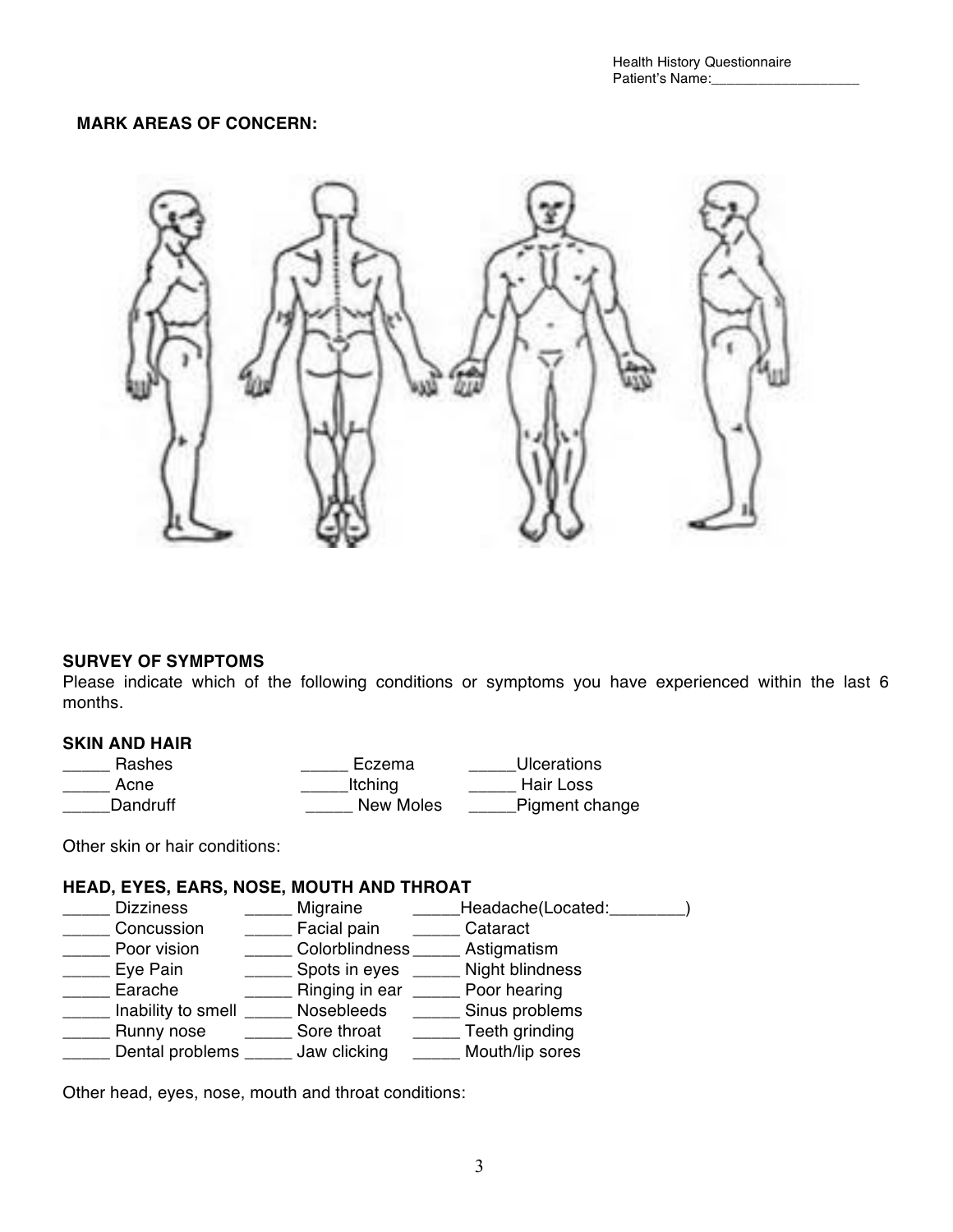# **CARDIOVASCULAR**

| <b>Chest Pain</b>    | Low BP           | High BP                |
|----------------------|------------------|------------------------|
| Irregular heartbeat  | Fainting         | Cold hands and feet    |
| Swelling of hands    | Swelling of feet | Blood clots            |
| Bleeding or bruising | Anemia           | Genetic blood disorder |

Other cardiovascular conditions:

# **RESPIRATORY**

| Difficulty breathing | Cough              | _Phlegm(Color_    |
|----------------------|--------------------|-------------------|
| Asthma               | Pain on inhalation | <b>Bronchitis</b> |
| Pneumonia            | Wheezing           |                   |

Other respiratory conditions:

### **DIGESTIVE**

| Poor appetite   | Weight gain     | Weight loss         |
|-----------------|-----------------|---------------------|
| Cravings        | Strong thirst   | Nausea              |
| Vomiting        | Diarrhea        | Constipation        |
| Gas / Bloating  | <b>Belching</b> | <b>Black stools</b> |
| Blood in stools | Indigestion     | <b>Bad breath</b>   |
| Hemorrhoids     | Rectal pain     | Abdominal pain      |
| Gallstones      |                 |                     |

Other digestive or gastrointestinal conditions:

# **UROGENITAL**

| Pain on urination  | Urgency to urinate    | Difficulty urinating |
|--------------------|-----------------------|----------------------|
| Frequent urination | Unable to hold urine  | Impotence            |
| Blood in urine     | Kidney stones         | Sores on genitals    |
| Discharge (Color)  | Pain with intercourse | Genital pain         |

What color is your first urine in the morning?

Other urogenital conditions:

# **MEN ONLY**

| <b>Hernias</b>   | <b>Testicular masses</b> | Testicular pain       |
|------------------|--------------------------|-----------------------|
| Prostate problem | Erectile dysfunction     | Premature ejaculation |

Date and results of last prostate exam: